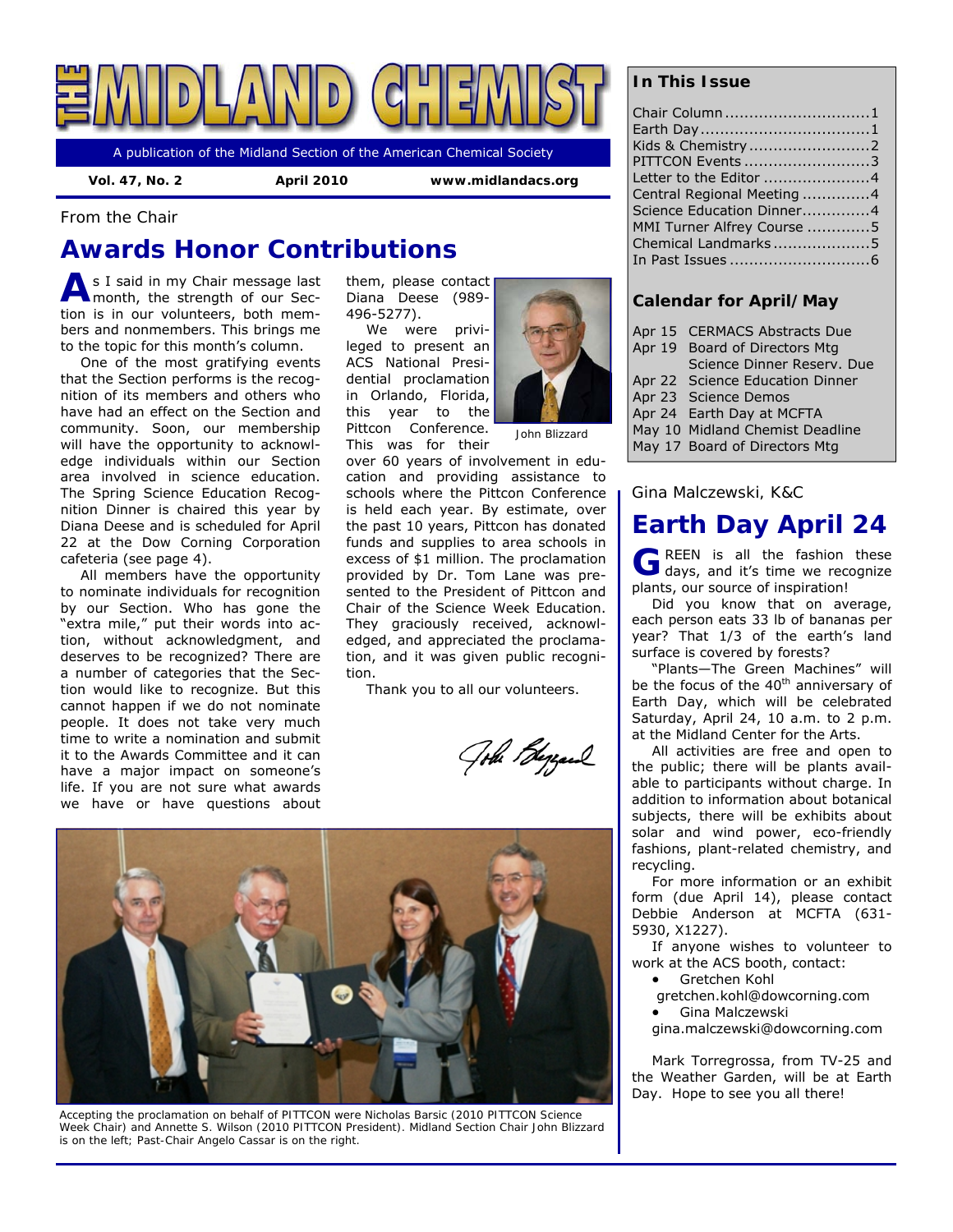### *Gina Malczewski and Lisa Thackery, Kids & Chemistry*

## **K&C Goes to PITTCON, Plans Other Events**

**O** utreach activities have been in full swing, and things just keep getting busier. In late February, several volunteers performed science demonstrations at Meridian Elementary to celebrate the end of the science fair. A team of four attended Pittcon Education Week in Orlando, trained a session of teachers ("Bringing Science to Life in the Classroom" (BSTL) program), and then did 30-minute chromatography activities with about 550 third through eighth graders over a period of three days.

There were several other events that same week:

- Educators Day was held at The Dow Event Center with the Saginaw Spirit Hockey team. ACS was co-sponsor with Dow Chemical; Dave Stickles organized the ACS demos.
- Mike Ferritto and Chuck and Barb Roth conducted another BSTL session for about 30 teachers at the Michigan Science Teachers Association meeting in Lansing. (Attendees received continuing education credits.)
- Lisa Thackery and Ronda Grosse led a group of volunteers in handson activities on a "GREEN" theme for kindergarten through fifth grade at Hemmeter school in Saginaw Township (SPARK day).

On March 7, Gina Malczewski presented "Water is Wonderful" at the Midland Center for the Arts. We also

helped the Midland Historical Society set up electrolysis-related experiments for fourth grade tours of the Dow Museum that began in early March.

Also through February and March, volunteers ran short 30-minute chemistry activities for Big Brothers Big Sisters as part of their Teaming Up with YOUth afterschool programs. So far for this program, five different elementary schools have been visited throughout Midland County. We are always in running a session.

We also are working with National ACS to implement a new pilot program called Science Coaches. Our section was one of six throughout the country asked to participate in the program launched under the direction of Tom Lane's 2009 Board Presidential Task Force on Education. The ACS Science Coaches program is designed to provide a means by which ACS members can partner with local teachers to support teaching and learning in middle school classrooms.

Each coach-teacher team will work together to determine the appropriate type and frequency of assistance that is most beneficial to the teacher and students. Coaches will serve as a resource to the teacher and interact with

the teacher and/or students on a regular basis. The time commitment can vary from once per week to once per month, depending on the needs of the teacher and students. If you have a teacher that you would like to partner with or are interested developing in such a relationship in a local classroom, please contact Lisa Thackery. Each partnership will be granted a \$500 stipend to use in their class-



looking for those interested *during Pittcon Education week in Orlando. Gina Malczewski displays the results of T-shirt chromatography* 

room and National will fund up to eight partnerships in our Section.

With all that is happening, we are particularly pleased that new volunteers have become involved; we encourage others to consider participation.

#### **Upcoming Events**

**April 23:** Science demos at St. Thomas Aquinas School

**April 24:** Earth Day, MCFTA 10–2, free exhibits and demos, plant giveaway; Theme: "Plants—The Green Machines"

**Ongoing:** Big Brothers Big Sisters, 30 minute sessions at elementary schools in Midland Co.

#### **Special Thanks to Volunteers**

Joan McMahon Renee Kulling Heather Shawl Karmen Asche Bill Inman Gretchen Kohl Katelyn Carter Scott Rettelle Cassie Hall Jeff Seifferly Mikal Inman

Jim Tonge Bernadette Harkness Angelo Cassar Andrea Alexander

#### **Contact**

Lisa Thackery lisa.thackery@dowcorning.com 989-496-4077

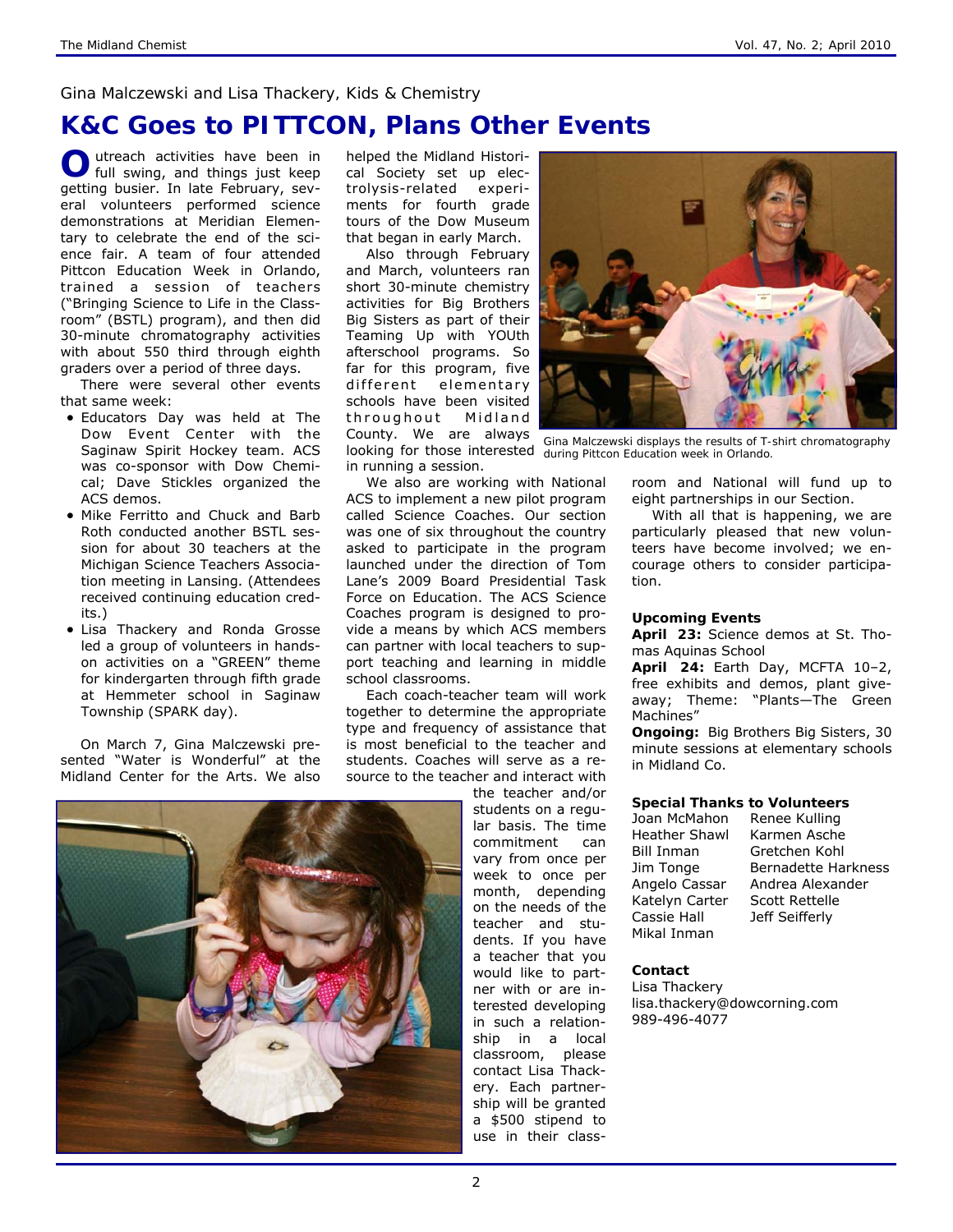### *John Blizzard, Gina Malczewski, Angelo Cassar, and Gretchen Kohl*

## **Midland Section Conducts Workshops at PITTCON Orlando**

**F** or the fourth year members of the Midland Section Science Literacy group were asked to present both teacher and student workshops at the  $61<sup>st</sup>$  annual meeting of the Pittsburgh Conference (PITTCON). In addition to their general technical conference and analytical equipment exposition, PITTCON hosts "Science Week" as an educational outreach effort, held this year in Orlando, Florida. A variety of science-related activities for Orlandoarea teachers, as well as their students, was planned from February 27 to March 3, 2010. On February 27, the Midland Section ACS held an educator workshop based on its "Bringing Science to Life" program, in which 26 teachers participated. Four presenters (John Blizzard, Gretchen Kohl, Angelo Cassar, and Gina Malczewski) coached these educators through 16 hands-on experiments, and each teacher received a \$500 grant for his/her school. The five teaching kits used in the workshop were also donated (by raffle) to the participating teachers.

 The Midland Section ACS presenters also taught "Paper Chromatography" to children pre-K though eighth grade, in 30-minute sessions, where students, teachers, and parent chaperones learned some basic chemistry, successfully separated pigment mixtures from water-based ink pens, and produced personal artworks. Over 500 Orlando area parochial school students participated. The presenters were assisted by a very able high school student from the Pittsburgh area (Kayla).

 A separate workshop was presented for Camp Chemistry students, the children of PITTCON organizers, ranging from ages three to about ten. Both paper chromatography and super absorbency were demonstrated, followed by a chromatography hands-on activity.

Another highlight of the week was the PITTCON Educators Awards Dinner, at which John Blizzard (2010 Midland Section Chair) and Angelo Cassar (2009 Midland Sec-

tion Chair) conferred an ACS President's Proclamation Award to PITTCON honoring their surpassing 60 years of "service, performance, dedication, and commitment to analytical chemistry and chemical education and by promoting chemical and science education through the outreach and support program of Science Week." This award was of great significance to the PITTCON organizers and a picture of John Blizzard presenting the award was featured in the PITTCON Today magazine printed on Tuesday, March 2, 2010.

Feedback from the teacher and student workshops was very positive. The following email letter was forwarded as one of many enthusiastic

> responses. Dear Mr. Barsic, I wanted to send you personal thanks for all the hard work you did to make PITTCON such a rewarding experience for teachers and students.

 As a teacher, I attended the weekend workshops and I must tell you that it was without a doubt the best science workshop I have ever at-



tended. The information was useful and the ideas offered were wonderful. I will definitely attend again. An added bonus was the grant money, and being from a private school, I can't tell you how much that will help us. I have already returned my form to you.

 The best experience came when I brought all 145 of my middle school students to the student workshops. It was well organized, interesting, and captivated my students. I had many of them write evaluations after we returned to school and there were no criticisms at all. The students loved the workshops and learned a lot. Even those eighth grade boys, who moaned about going beforehand, really enjoyed everything. I even had one student who wrote that she had never considered a career in science before, and now she thinks she wants to follow that path.

 Again, I thank you for organizing this event and I thank all the organizations that made it possible. We will certainly attend again in the future.

Sincerely, Michelle Moyer Ascension Catholic School

Midland ACS looks forward to continuing these PITTCON activities; they have already been invited to participate in the 2011 PITTCON Science Week conference in Atlanta, Georgia, March 13-18, 2011. A special thankyou goes to Dr. Thomas H. Lane and to his ACS staff assistant Alicia Harris for the ACS Proclamation.

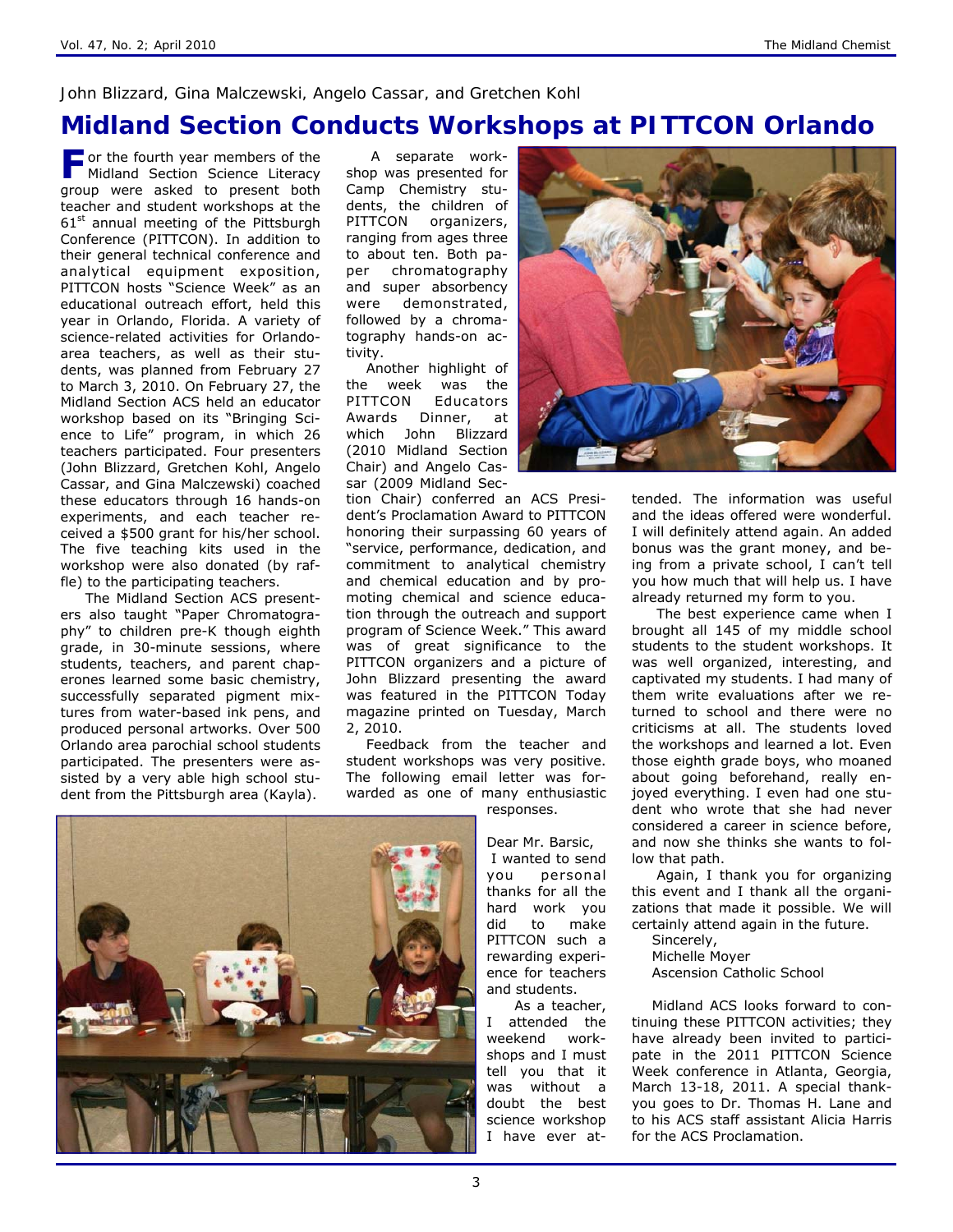### *Letter to the Editor*

## **Increase Technical Programs**

*Editor's note: Opinions expressed in letters to the editor reflect the view of the contributor(s) and should not be taken to reflect the views of the Midland Section, other Midland Section members, the Midland Section Board of Directors, or the American Chemical Society.*

n the 2009 Midland Section Annual<br>Report, Part II – Annual Narrative Report, C. Local Section and Chair Goals, 1. 2009 Goal Attainment, b) 2009 Chair's Goals and Assessment, 5), is the goal and statement: "Create a Silver Circle Committee of Retired Chemists to assist Section leaders. This committee may choose to have their own projects. When the Section decided to pursue more outreach than technical programming, many retiree members objected and so were encouraged to use this as an opportunity to form a Silver Circle Committee and

charter their own goals, milestones and events (and co-events). No further action was pursued by this group at this time."

I also would like to enhance the Midland Section's technical programming. If those retirees (or anyone else) who want to see an enhancement in the Section's technical programming would contact me I will try to coordinate efforts to bring this about. I want your ideas as to the type of technical programming desired and other ideas in this area. I can be reached at dilli1wl@cmich.edu or w.dilling@att.net or 631–1621 (home) or 774–3268 (office).

## *Wendell Dilling*

*The annual report can be found at: : http://midlandacs.org/uploads/ i m a g e s / a n n u a l \_ r e p o r t s / 2009MidlandSectionAnnualReport.pdf.* 

### *Call for Papers*

# **Central Regional Meeting Coming Up**

The Dayton Section of the Ameri-<br>
can Chemical Society invites you to the 2010 Central Regional Meeting of the American Chemical Society (CeRMACS-2010), June 16–19, 2010, at the Dayton Convention Center and Crowne Plaza Hotel in historic downtown Dayton, Ohio. Abstracts in all fields of chemistry are being accepted through April 15, 2010.

The theme for CeRMACS–2010 is *Chemistry: Reacting to Provide New Technologies*. In addition to the traditional symposia on Analytical, Biological, Inorganic, Organic, Physical, and Polymer Chemistry the meeting organizers are planning symposia on:

- New Vistas in Biotechnology: Chemistry, Materials & Applications
- Chemistry & Materials for Alternative Energy
- Metamaterials: from RF to NIR
- Materials for Aerospace and Space Applications
- Chemical Education Symposium and HS Teacher Award
- Computational Materials Science: Theory, Modeling, & **Simulation**
- Nanomaterials: Synthesis, Structures, Functionalization & Applications
- Laser-Based Technologies for Chemical Measurements
- Small Business Innovations in the Chemical & Materials Industries
- Chemistry for Peace: Building on the Dayton Accords

Don't forget about social events the CeRMACS–2010 event not to be missed is the totally awesome *Chemipalooza* at the Boonshoft Museum of Discovery. Explore the museum while consuming fabulous food and cocktails. Take in the free planetarium shows or dance to the music of a live band playing your favorite '80s tunes.

Visit http://CeRMACS2010.org for more information about registration, abstract submission, social events, and awards.

### *Diana Deese, Awards Chair*

## **Science Education Recognition Dinner**

Thursday, April 22, 2010 6:00 p.m. to 9:00 p.m.

Dow Corning Cafeteria Midland, Michigan

**Program** 

6:00 p.m. Reception 6:30 p.m. Buffet Dinner 7:30 p.m. Awards Presentations

**T** eachers and students will be rec-<br>ognized for their outstanding achievements in science education at this 19th annual event. The cost of the dinner is \$18.00 per person and includes appetizers, dinner, dessert, and beverage. Please respond by mail using the form below. Your dinner reservation request must be received by April 19, 2010. You may also register by e-mail to Diana Deese (diana.deese@dowcorning.com) and pay at the door. This event is sponsored by the Midland Section of the American Chemical Society and underwritten by grants from The Dow Chemical Company and Dow Corning Corporation. For further information, contact Diana Deese at 989-496- 5277.

To reserve a place at the 2010 Spring Science Education Recognition Dinner, return this form with payment (\$18.00/person) by **April 19, 2010,**  to Diana Deese, Dow Corning Corporation., 2200 W. Salzburg Road, PO Box 994: Mail #AUB1007, Midland, MI 48686.

\_\_\_\_\_\_\_\_\_\_\_\_\_\_\_\_\_\_\_\_\_\_\_\_\_\_\_\_\_\_

\_\_\_\_\_\_\_\_\_\_\_\_\_\_\_\_\_\_\_\_\_\_\_\_\_\_\_\_\_\_

\_\_\_\_\_\_\_\_\_\_\_\_\_\_\_\_\_\_\_\_\_\_\_\_\_\_\_\_\_\_

\_\_\_\_\_\_\_\_\_\_\_\_\_\_\_\_\_\_\_\_\_\_\_\_\_\_\_\_\_\_

Name(s)

Affiliation

**Address** 

Phone/Email

ACS member? Y N

Enclose payment of \$18.00 per person. Checks should be payable to "Midland Section ACS."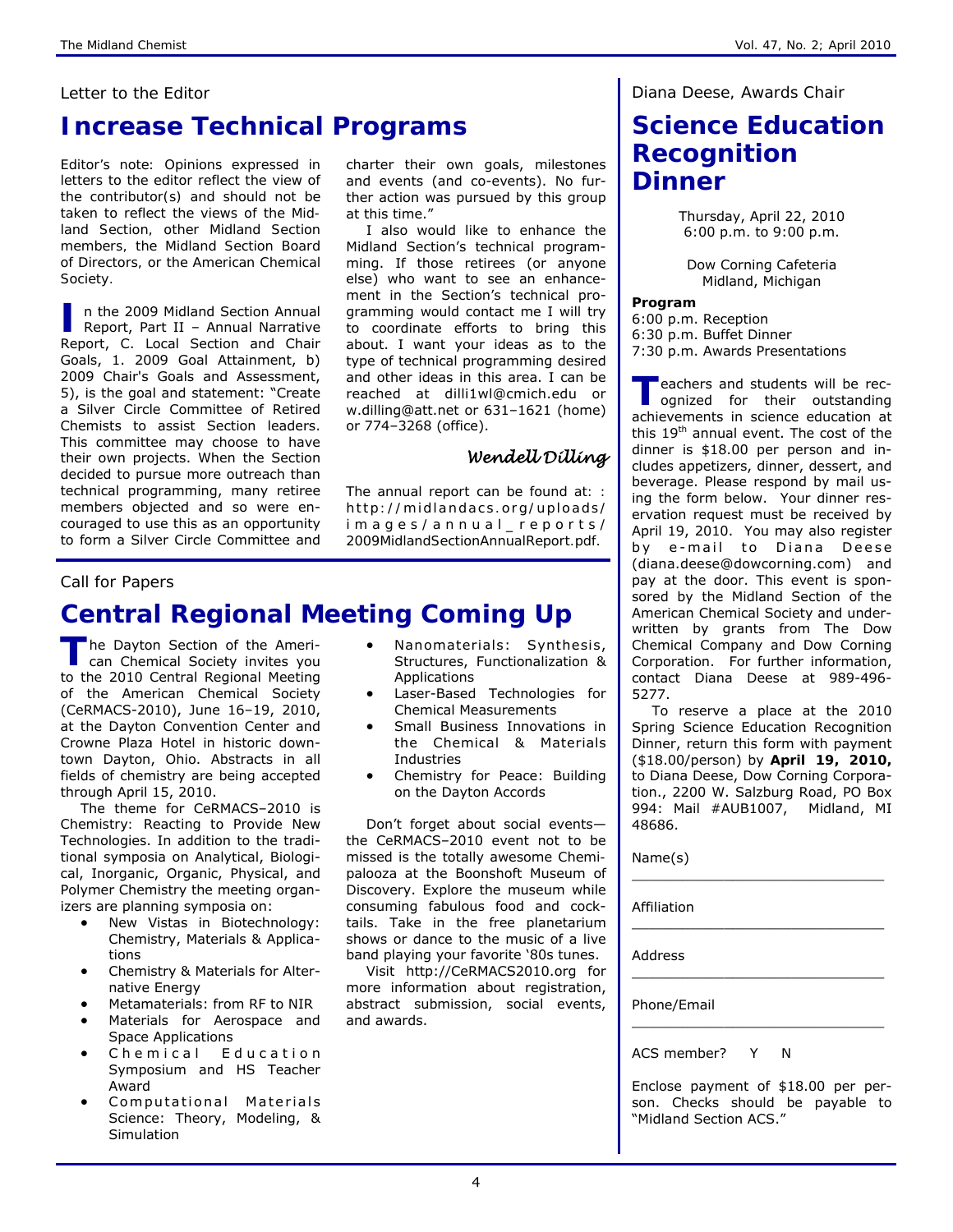### *Steven Keinath, Director*

## **MMI Announces 2010 Turner Alfrey Course**

**Harnessing Biocatalysis to Overcome Current Challenges in Polymer Chemistry and Material Science** 

*Professor Richard A. Gross* 

June 7-11, 2010 Monday-Friday, 3:00-6:00 p.m.

Lecture Hall Michigan Molecular Institute 1910 West St. Andrews Road Midland, MI

Prof. Richard Gross is the Herman F. Mark Professor of Polymer Science, Department of Chemical and Biological Sciences, Polytechnic Institute of New York University.



**Fee:** There is no fee for auditors if they belong to organizations that are financial sponsors of the Turner Alfrey Visiting Professor program: The Dow Chemical Company, Dow Corning Corporation, Central Michigan University, Michigan State University, Saginaw Valley State University, Mid-Michigan Section of the SPE, and Midland Section of the ACS. For all others, a course fee of \$400 will be required at registration. All participants, however, must pre-register.

**Registration:** Pre-registration is required no less than one week in advance with the registrar at *www.mmi.org*, or *registrar@mmi.org*, or by calling 989-832-5555, ext. 571*.* 

### **Course Abstract**

We stand at the threshold of a revolution in the way industry will increasingly rely on biologically based materials and processes. Launching new products has become dependent on meeting life-cycle analysis criteria. Significant additional costs are imposed on industrial processes that require disposal of toxic chemicals and by-products. To reduce health-related risks faced by workers at chemical manufacturing facilities new methods are desired that can be conducted at or near ambient temperature-pressure conditions. These driving forces are accelerating the rate-of-change in the way chemical processes are designed and conducted. Completely new methods will emerge that reach well beyond incremental improvements to the discovery of new paradigms in synthesis and processing.

Biocatalysis, whether *in vitro* (cell free) or *in vivo* (whole cell), offers many features that are attractive for polymer/material synthesis, processing and utilization, that include: (1) *control of polymer structure*: enzyme regioselectivity avoids use of protection-deprotection steps during synthesis of functionally complex monomers, macromers and polymers; (2) *simplicity of reactions conducted over a wide range of conditions*: e.g., bulk systems, organic media, biphasic conditions, emulsions and supercritical fluids; (3) *multistep conversions in aqueous media*: whole cells house numerous enzymes under strict metabolic control that allow complex reaction pathways to be conducted within the confines of single cells; (4) *metabolic and protein engineering*: when used in combination provide powerful tools to dramatically increase process efficiency of biocatalyzed chemical transformations; and (5) *green chemistry*: the use of 'environmentally friendly' methods for synthesis and processing is good business.

Enzymes allow reductions in processing temperatures, provide metalfree and safe catalysts, and convert multiple-step chemical processes to one-pot microbial transformations, and their natural origin allows safe disposal and degradation upon disposal. This course will discuss basic concepts in enzyme catalysis; current state-of-the-art biocatalytic routes to monomers, macromers and polymers; uses in biomass and polymer degradation; and future opportunities.

### **Lecture Topics Outline**

Lecture #1 – *Fundamentals in Enzyme Catalysis*: Effects of organic media polarity, water content and medium engineering on stability and activity; enzyme modification and immobilization; reaction environments in which enzymes function; immobilization studies using *Candida antarctica* Lipase B as a model system.

Lecture #2 – *Plant Biomass and its Conversion via Enzyme Catalysis to Chemicals*: Complexity of plant cell wall structures and enzymes used to degrade lignin, cellulose and other interlocked polysaccharide cell-wall components; adapting enzymes from biomass breakdown for cleaning of surfaces (e.g., bio-scouring or biopolishing) and degradation of synthetic polymers (PET and PVAc).

Lecture #3 – *Biobased Monomers and Plastics*: New-to-the-world plastics including poly(hydroxyalkanoates), poly(lactic acid); older bioplastics (nylon 11, rayon, acetate rayon); biobased monomers (1,3-propane diol, ethylene, acrylic acid, isoprene); a new route to ω-hydroxyfatty acids.

Lecture #4 – *Immobilized or Cell-free Enzyme-catalyzed Polymerization Reactions*: Discussion will focus on potato phosphorylase, lipases, cutinases and proteases.

Lecture #5 – *Part 1, Microbial Surfactants:* Complex building blocks with interesting biological and physical properties. *Part II, Enzyme-catalyzed Routes to Control Material Lifetime.*

## *National ACS*

## **Chemical Landmarks**

**D** id you know that ACS designates National Historic Chemical Landmarks to celebrate achievements in the history of the chemical sciences? The intention of the program is to enhance the public's recognition and appreciation of the contributions of the chemical sciences and chemical engineering to modern life and to increase the sense of pride in their practitioners. The program does this by recognizing and celebrating landmark achievements of chemists and the chemical enterprise.

Currently there are more than 60 designated landmarks, including Herbert H. Dow's bromine production process in Midland. For more information on National Historic Chemical Landmarks, visit www.acs.org and go to Education/Explore Chemistry/ Chemical Landmarks.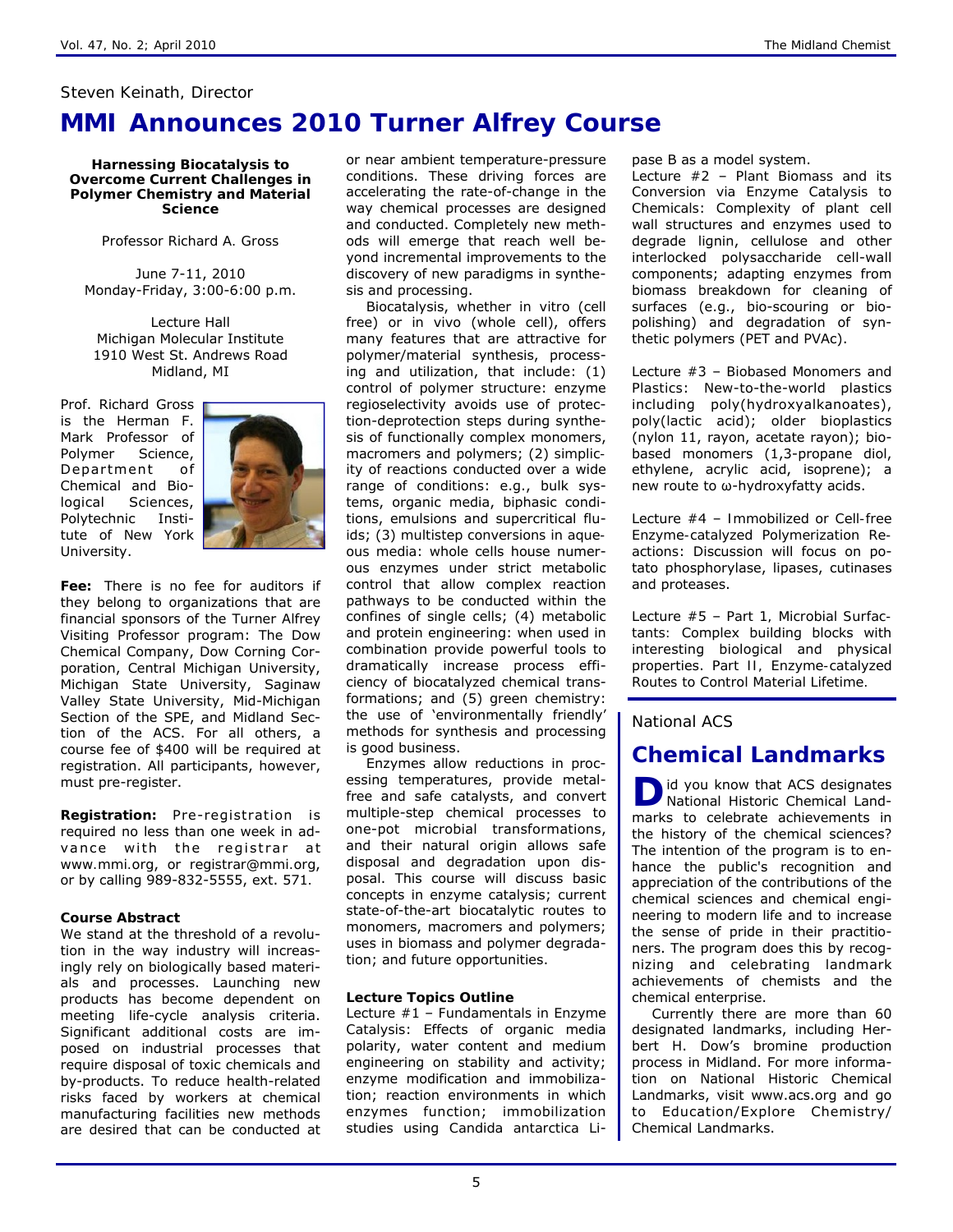### *Wendell Dilling, Director and Historian*

## **In Past Issues of** *The Midland Chemist*

### **40 Years Ago This Month**

In *The Statement on Discriminatory Behavior* by D.R. Petersen: "At the January 20 meeting of the Board of Directors of the Midland Section, a resolution was passed concerning discrimination. It is worth comment because it represents a positive position by a local ACS section on a point of some confusion in the civil rights area. The specific problem is: how should the society interact with organizations which have restrictive membership clauses?"

The events which led to the resolution began some months ago. In an attempt to revitalize some of the activities of the Midland Section, program chairman R.G. Asperger arranged a series of special lectures for the 1969–70 season. Some of these included a social hour and dinner prior to the lecture, using the facilities of the local BPOE Lodge (Elks Club).

Following one of these lectures, in November, a member of the Midland Section raised an objection to the use of the Elks Club rooms for ACS activities. He was opposed since he, as a non-Caucasian, is prohibited from membership in the BPOE and so felt unwanted there, even as a guest.

Subsequent investigation by the Executive Committee verified that membership in the local Elks organization is indeed restricted to male, white citizens. These requirements are established by the national Grand Lodge BPOE, and so are out of the direct control of the local group. The membership clause was tested by vote at the most recent meeting of the Grand Lodge in 1969, but no change was authorized, according to Midland's Exalted Ruler T. J. Rezmer.

This was reported at the December 19 ACS Board meeting, and following discussion, Chairman K.L. Burgess appointed a study committee of L.C. Dorman, E.L. Graham and D.R. Petersen to draft a policy statement for the Midland Section in the civil rights area. This statement was to aid members of the Section when officially "dealing and cooperating with organizations and purchasing services and materials from businesses."

In its study, this committee learned through contact with the Washington office that no ACS policy covering this point has been formulated, either at national or local levels, to the knowledge of the Executive Secretary or those on his staff.

The ACS posture concerning overt acts of racial discrimination is firm and a matter of record. It grew out of an incident which took place at the Miami Meeting in 1957. Certain hotels in Miami implied that they would restrict access to some of their rooms and facilities, using race and color criteria to do this. The Executive Secretary of the Society acted to change this, and was later supported by the Council and Board in an action reported in the Official Minutes of the 131st ACS National Meeting (*C&E News*, May 20, 1957, p. 59)….

After thorough discussion, the [Midland Section] study committee proposed the statement already mentioned; it was presented as a resolution at the January 20 meeting of the Board of Directors, voted upon, and accepted....

*Editor's note: The full text of the resolution is reprinted below.* 

#### **Statement on Discriminatory Behavior**

### **Midland Section ACS**

The right of a private organization to set its own standards of membership is recognized. Since, however the American Chemical Society does not use race, color, or national origin to establish criteria for its membership, and since the members of the Society are thus a diverse group, it is recommended that our local section of the American Chemical Society manage its own affairs, and those carried out with other organizations, under the guidance of the following:

The Midland Section should not knowingly support, or carry out activities in conjunction with, another organization whose membership policies include restrictions based on race, color, or national origin; and

The Midland Section should not knowingly support, sponsor, or become otherwise involved in activities in which discriminatory behavior based on race, color, or national origin is practiced.

 *Prepared for the Board of Directors (1–20–70) by L.C. Dorman, E.L. Graham, and D.R. Petersen* 

#### **30 Years Ago This Month**

In *Dow Lauded for Promoting Industrial-Academic Cooperation*: "President James D. D'Ianni and President-Elect Albert C. Zettlemoyer in their reports to the Council each noted the involvement of The Dow Chemical Company in promoting industrial-academic cooperation. Both reports appeared in the agenda for the March 26, 1980, council meeting in Houston."

#### **20 Years Ago This Month**

In *Midland Section, American Chemical Society, Sixth Authors' Night, Tuesday, April 10, 1990, Central Michigan University:* For those of you who are familiar with previous Authors' Night Events you will notice that this meeting is being held during the Spring rather than the traditional Fall time period. One of the reasons for this change is to recognize some of our younger colleagues. For example, the opening ceremony this spring will include the student awards given annually to outstanding students at the institutions of higher education within the Midland Section of the ACS. You are all cordially invited to attend this double recognition evening. The meeting will be held in the new Industrial Engineering Technology Building on the Central Michigan University campus in Room 116–216. 7:30–7:35, Welcome; 7:35–8:00, Student Awards Presentations; 8:00–9:00, Poster Presentations, Refreshments on site. The 1990 Authors' Night recognizes all Midland Section members who have published scientific papers, books or obtained patents during 1988 and 1989.

### **10 Years Ago This Month**

In *MIT Professor Plans Lectures and Dinner Presentation*: "Dr. Edwin (Ned) Thomas of MIT will give a series of lectures on polymer morphology as the Turner Alfrey Visiting Professor at the Michigan Molecular Institute from May 15 to 19. Dr. Thomas will also give a dinner presentation May 16 during a joint meeting of the Midland Section of ACS and the Mid-Michigan Section of SPE. The Midland Section of ACS and the Mid-Michigan Section of SPE are among the sponsors of Dr. Thomas's visit."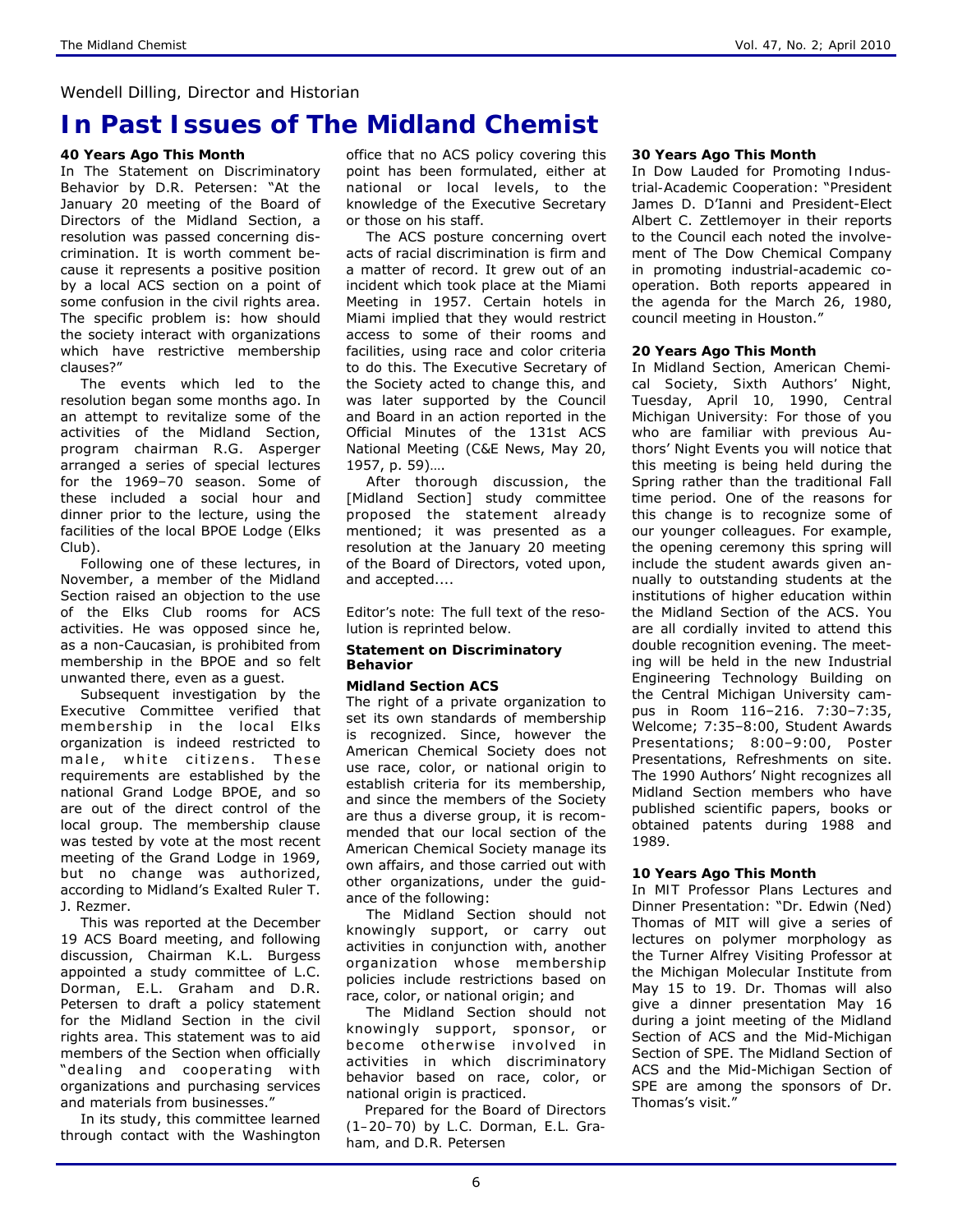

Over 70 languages available for Human Translation - Patents, MSDS, Contracts, Package Inserts, Labels...

Telephone interpreting 24/7 available in 150 languages

Request a translation TODAY!

WWW.GLTAC.COM **877.68TRANSLATE** 877.688.7267